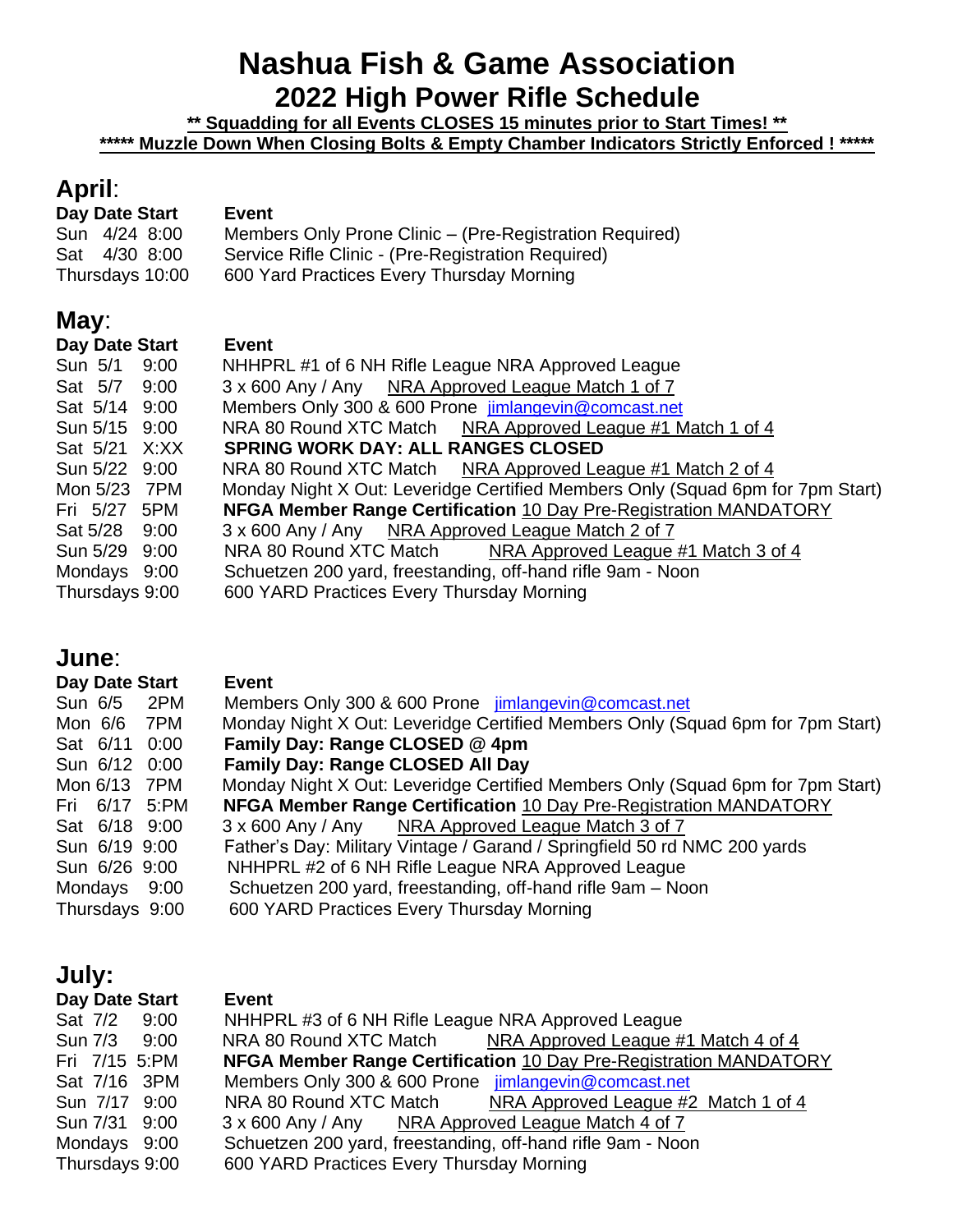## **August:**

| Day Date Start | <b>Event</b>                                                |                                                                   |
|----------------|-------------------------------------------------------------|-------------------------------------------------------------------|
| Sat 8/13 9:00  |                                                             | Mid-Range Prone: 300/500/600 Yards 1 of 3 NRA Approved League     |
| Sun 8/14 9:00  | NRA 80 Round XTC Match                                      | NRA Approved League #2 Match 2 of 4                               |
| Sat 8/20 9:00  | Members Only 300 & 600 Prone jimlangevin@comcast.net        |                                                                   |
| Sun 8/21 9:00  | NRA 80 Round XTC Match                                      | NRA Approved League #2 Match 3 of 4                               |
| Fri 8/26 5:PM  |                                                             | NFGA Member Range Certification 10 Day Pre-Registration MANDATORY |
| Sat 8/27 9:00  |                                                             | 3 x 600 Any / Any MRA Approved League Match 5 of 7                |
| Sun 8/28 9:00  |                                                             | Mid-Range Prone: 300/500/600 Yards 2 of 3 NRA Approved League     |
| Mondays 9:00   | Schuetzen 200 yard, freestanding, off-hand rifle 9am - Noon |                                                                   |
| Thursdays 9:00 | 600 YARD Practices Every Thursday Morning                   |                                                                   |

## **September:**

| Day Date Start |      | Event                                                              |                                                                   |
|----------------|------|--------------------------------------------------------------------|-------------------------------------------------------------------|
| Sun 9/4        | 9:00 | NRA 80 Round XTC Match                                             | NRA Approved League #2 Match 4 of 4                               |
| Sun 9/11       | 9:00 | $3 \times 600$ Any / Any                                           | NRA Approved League Match 6 of 7                                  |
| Sat 9/17       | 8:00 | New England Highpower Regional Championship (100rd NRA Registered) |                                                                   |
| Sun 9/18       | 9:00 | EIC.                                                               |                                                                   |
| Fri 9/24       | 5PM  |                                                                    | NFGA Member Range Certification 10 Day Pre-Registration MANDATORY |
| Sat 9/24 9:00  |      | Mid-Range Prone: 300/500/600 Yards 3 of 3 NRA Approved League      |                                                                   |
| Sun 9/25 9:00  |      | NHHPRL #4 of 6 NH Rifle League NRA Approved League                 |                                                                   |
| Mondays 9:00   |      | Schuetzen 200 yard, freestanding, off-hand rifle 9am - Noon        |                                                                   |
| Thursdays 9:00 |      | 600 YARD Practices Every Thursday Morning                          |                                                                   |

## **October:**

| Day Date Start  |      | Event                                                                          |
|-----------------|------|--------------------------------------------------------------------------------|
| Sun 10/2 9:00   |      | Members Only 300 & 600 Prone jimlangevin@comcast.net                           |
| Sat 10/8        | 9:00 | NRA Approved League Match 7 of 7<br>$3 \times 600$ Any / Any                   |
| Sun 10/9        | 9:00 | NRA 80 Round XTC League Match (Rain Date if Needed)                            |
| Sat 10/15 X:XX  |      | Club Work Day: All Ranges Closed (Contact Range Governor for work assignments) |
| Sun 10/16 9:00  |      | NHHPRL #5 of 6 NH Rifle League NRA Approved League                             |
| Sat 10/22 9:00  |      | Members Only 300 & 600 Prone jimlangevin@comcast.net                           |
| Sun 10/23 9:00  |      | NHHPRL #6 of 6 NH Rifle League NRA Approved League                             |
| Thursdays 10:00 |      | 600 YARD Practices Every Thursday Morning                                      |

## **Leveridge Range Governor George Smith** [GSmith223@comcast.net](mailto:GSmith223@comcast.net) **\*\*\* Leveridge Range Qualifications \*\*\***

### **Are for NFGA Members that wish to use the range unsupervised.**

An open rule book written test and live fire tests must be passed to qualify for unsupervised range use. **\*\* MANDATORY Pre-Registration \*\*** 

#### **Contact George Smith** at gsmith223@comcast.net **At Least 10 Days prior to the Qualification For paperwork and so people to assist in the live fire part of the qualification can be scheduled.**

**Basic Match Descriptions and contact info below. See Individual Event Bulletins for Full Details**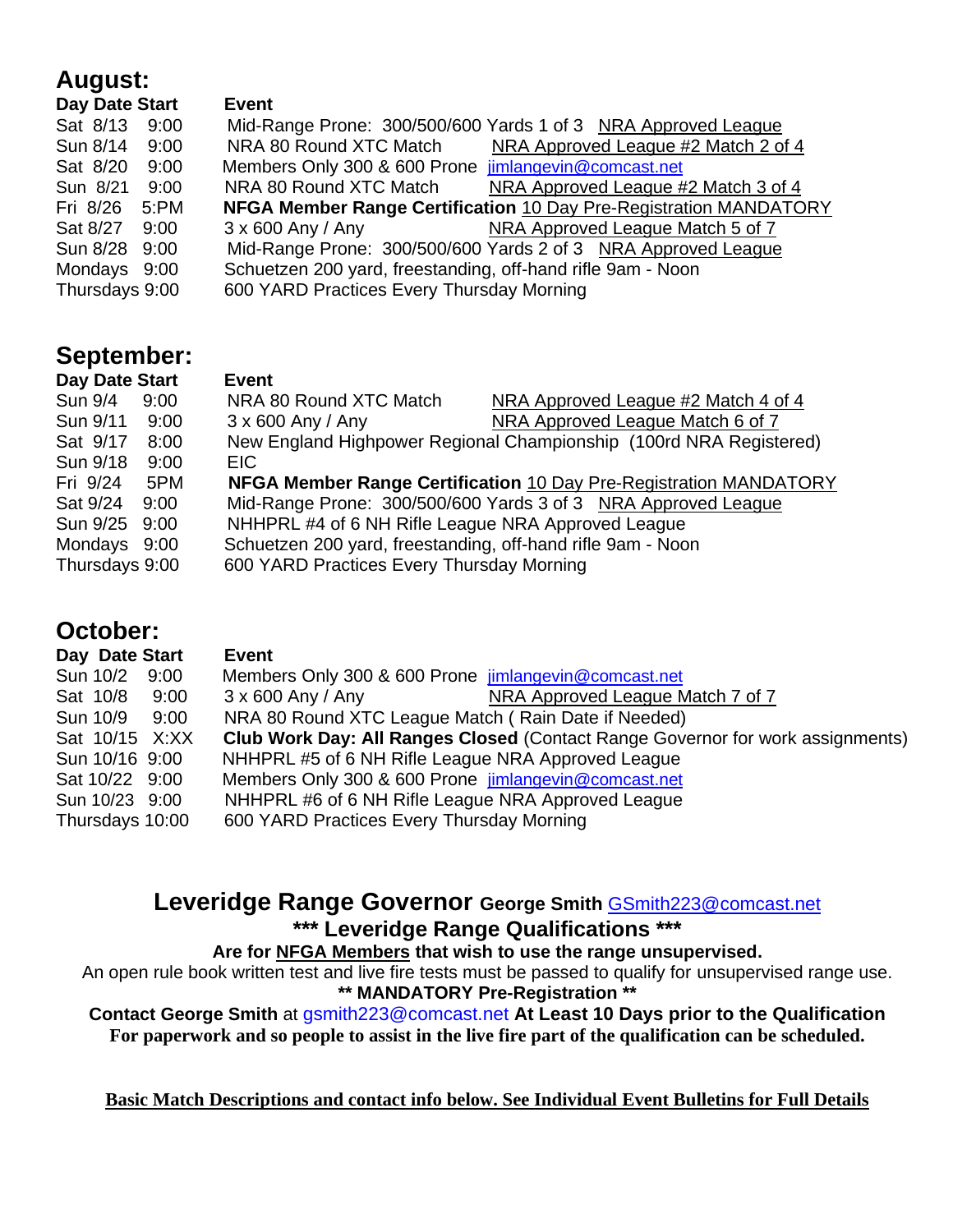**Thursday Mornings 600 yd Practices:** Cost \$5.00 Bruce Browne eswinnie@comcast.net Two Relays: Each shooter will shoot and pull targets for another shooter.

#### **CMP Beginners Clinic: Sat 4/30/22 Cost \$75.00**

**No Equipment or Experience required** \* See Official Bulletin for full details.

Classroom & Range Instruction: Live Fire @ 200yds with one on one coaching instruction. (Includes; ammo and loaner equipment to use if needed. Students can bring own rifle/ammo if approved) Dress to be out in the weather. Bring a lunch and water and be prepared to eat on the go during the day. **Pre- Pay and Pre- Registration is Mandatory** Contact Bob Greenwood at [bambe5@Juno.com](mailto:bambe5@Juno.com)

#### **NEW: Members Only Prone Matches: Cost \$5 per event**

See full Match Bulletin/s for additional details: Contact Jim Langevin @ [jimlangevin@comcast.net](mailto:jimlangevin@comcast.net)

#### **NEW: Members Only Monday Nights X - Out: Cost \$5 per event**

See full Match Bulletin/s for additional details: Contact Jim Langevin @ [jimlangevin@comcast.net](mailto:jimlangevin@comcast.net)

### **NHHPRL: NH High Power Rifle League** Cost \$10.00 for Adults. Juniors (under 25) Free.

**Juniors Match Fee and Ammo are Free! ( Paid out of NHHPRL League fees / not from NFGA )** 10 rd offhand & 2-10 rd sitting rapid @ 200 yds, 2-10 rd prone rapid @ 300 yds. 5 Minute combined prep and unlimited sighter period is allotted before each stage. This is an NRA Approved League. Coaching is allowed. Line will be called with NRA commands but shooters are allowed to stand and shoot CMP / Style if they choose to. Contact David Lavoie: [davidfrance@comcast.net](mailto:davidfrance@comcast.net)

**NOTE:** Optional (no extra cost) 600 yard slow prone practice follows some NHHPRL Matches.

**\*\* These Matches are excellent for new shooters or shooters that have not shot 600 yards yet \*\***

### **80 Round NRA Approved League Matches:** Cost \$30.00 per Match

20 rounds offhand,

20 rounds 200 yard sitting rapid fired in two 10 rnd strings in 60 seconds,

20 rounds 300 yards prone rapid fired in two 10 rnd strings in 70 seconds,

20 rounds slow fire prone at 600 yds

\*2 sighting shots prior to each stage

These matches will be NRA Approved League

Low score thrown out if you shoot all 4 matches in each of these 2 Leagues Contact George Smith @ [GSmith223@Comcast.net](mailto:GSmith223@Comcast.net)

#### **NRA 3/5/6 Mid-Range Prone League: Cost \$30.00 per Match 9:00AM Start Time ( NRA Approved League )**

300,500 & 600 yards. Unlimited Sighters and 15 rounds for record at each yard line in 20 Minutes Contact David Lavoie: [davidlavoie@yahoo.com](mailto:davidlavoie@yahoo.com)

### **3 X 600 Any / Any: NRA Approved League** Cost \$30.00

Any NRA Approved Match, Open or F-Class Rifle that also conforms to NFGA Range Rules Match 1: 30 Minutes for unlimited sighters and 20 record shots Match 2: 22 Minutes for 2 sighters and 20 record shots Match 3: 22 Minutes for 2 sighters and 20 record shots Squadding Closes at 8:45am 15 minutes prior to match start Contact Jim Barriault: [jbarriau@gmail.com](mailto:jbarriau@gmail.com)

### **Father's Day Vintage Military Rifle Match: Cost \$10 9:00AM Start** Military Vintage / Garand / Springfield 50 rd NMC 200 yards Any/All range safe rifles are welcome.

Contact: Dave France, [\(davidfrance@comcast.net\)](mailto:davidfrance@comcast.net)